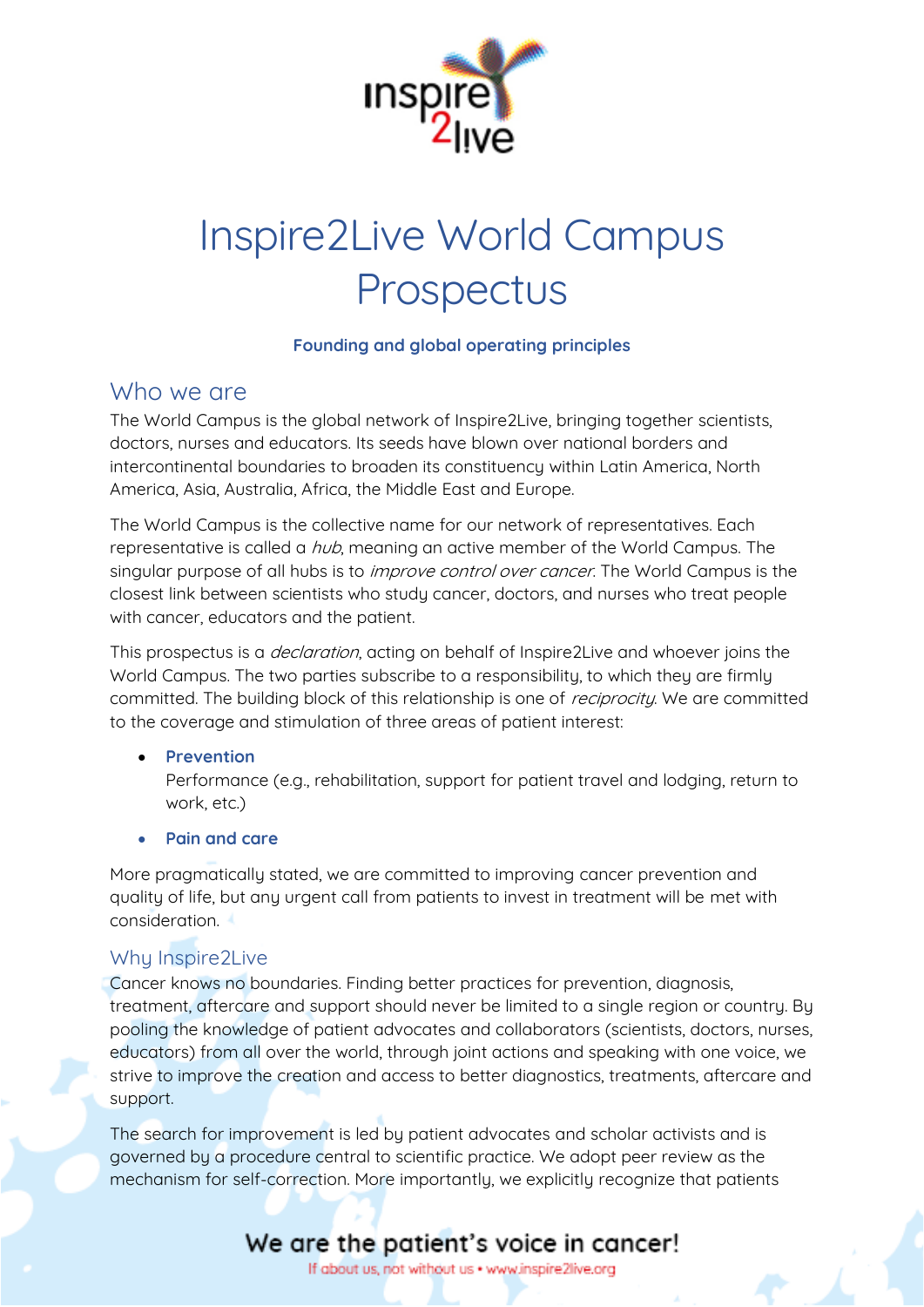

have considerable understanding of the progression of their disease or the side-effects of treatments. Our conception of cancer is informed by cancer biology. For our vision on science in the field of cancer, we refer you to [The Inspire2Live Scientific Vision.](https://inspire2live.org/scientific-vision/)

#### The problems we confront

We step in where others either cannot or lack the means to reach out beyond their social, professional or personal boundaries. We reach out at all levels through community development, science, politics and governance. We reach out beyond boundaries, moving beyond existing procedures to search for, find and initiate new pathways. Naturally, we strive for the achievements to find their way to those whom they will benefit.

The problems we confront are mostly linked to cooperation and coordination. We address these problems by connecting individuals and groups; building coalitions; acting as middle-men and -women; speaking as one voice for many; educating, setting up meetings, lobbying, inspiring, organizing exchanges between patient advocates, scientists, caretakers, technicians and much more. Our self-defining event is our Annual Congress, which generally takes place at the Royal Academy of Arts and Sciences in Amsterdam.

We act locally yet we are connected globally. For more details about our achievements, we refer you to [The Inspire2Live World Campus vision.](https://inspire2live.org/wp-content/uploads/Inspire2Live-World-Campus-Vision.pdf)

It is crucial to avoid partisan involvement in any national or international conflict which would undermine our mission to empower patients and improve control over cancer. For this reason, we have adopted the first five principles of the International Red Cross [The](https://www.icrc.org/en/document/fundamental-principles-red-cross-and-red-crescent)  [principles of the International Red Cross.](https://www.icrc.org/en/document/fundamental-principles-red-cross-and-red-crescent)

## How we operate

Inspire2Live respects evidence and empirical rigor. However, we are a patient organization, not a scientific endeavor. Importantly, as rule we adopt the peer review procedure as the most suitable means to judge the quality of our opinion documents e.g., regarding vaccination and cancer, manifests (e.g., regarding pain management for pancreatic cancer patients), projects and initiatives. The review is inclusive yet specific. The essence is independent commentary by equals and a match between competence and the content to be reviewed. Two aspects of the peer review stand out:

- 1. The peer review is fully **transparent** thus reviewers are asked to do their work openly.
- 2. The peer review is **engaged** thus reviewers are asked to comment and offer solutions or guidance.

Science is self-correcting because scientists have a culture of mutual correction and use a variety of mechanisms to correct one other. We have therefore adopted the mechanism of peer review to enable active and focused self-correction by an inclusive group of peers including relevant experts and patient advocates alongside scientists

# We are the patient's voice in cancer!

If about us, not without us . www.inspire2live.org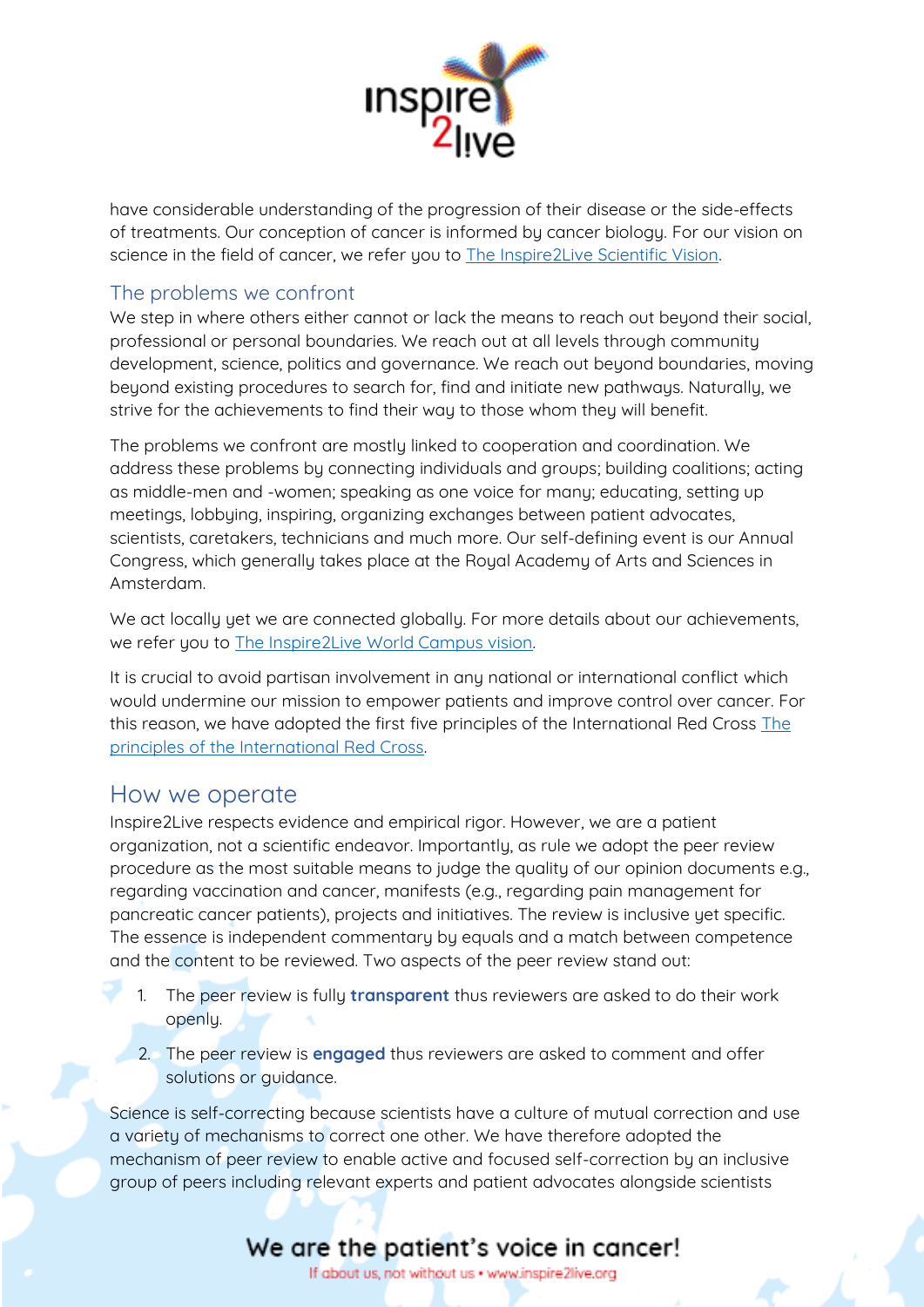

which also shows that roles, experiences and expertise can overlap within the World Campus.

## Reciprocity and peer review

Reciprocity and peer review both reflect the core values of democracy i.e., fraternity and solidarity. Fraternity and solidarity imply a procedure for self-correction and the peer review is an inclusive procedure to further our quality improvement.

Reviews are the rule, whenever:

- a major initiative is undertaken
- an opinion document or manifest is being published
- a project or collaboration is defined
- a new operating principle e.g.; the peer review is implemented
- collaboration with other organizations e.g.; the World Health Organization is envisaged

Every member has the right to lobby for a peer review with the following comments:

- 1. We do not profess that Inspire2Live will be a reviewer of research reports of preclinical or clinical research. The peer review undertaken by the members of Inspire2Live should be specific focusing on a match between area of expertise and content domain. We are aware that it is rare for patient advocates to possess the scientific expertise needed to comment in a truly competent way on the details of research. In addition, we must be careful not to participate in peer review panels which would function merely as window dressing: where we would give the impression that the patients' opinion is being heard whilst their presence on the peer review panels does not improve the quality of the review.
- 2. However, and to the contrary, we do believe that the scientific procedure of peer review and the opinion of external scientists and experts should be imported into our organization, to guide and direct the internal functioning of Inspire2Live and the World Campus hence our continuous effort to include scholar activists in the World Campus.

# Operational embedding

Peer reviews are initiated by the Chief Scientific Officer (CSO) of Inspire2Live either on their own initiative or upon request. Depending on the objective of the review, the CSO and advisers may select and approach specialized reviewers. Reviews should be concise, open and engaged and we expect them to require between 1 and 5 participants.

## We are the patient's voice in cancer!

If about us, not without us . www.inspire2live.org